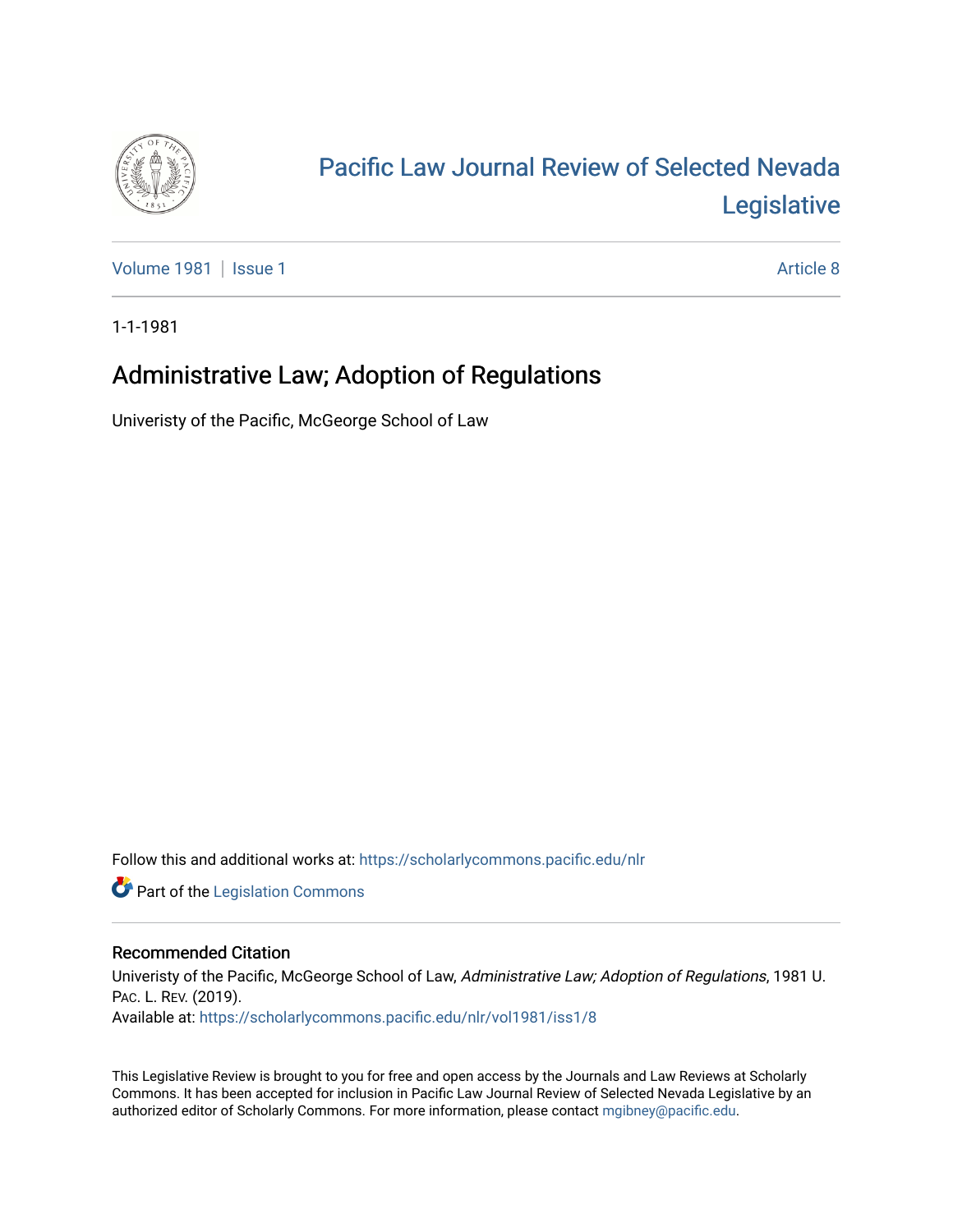### **Administrative Law**

#### **Administrative Law; adoption of regulations**

N.R.S. §233B.068 (repealed); §§233B.—, 233B.— (new); §§233B.060, 233B.067 (amended).- AB 146 (Dini); STATS 1981, Ch 264 SB 274 (Kosinski); STATS 1981, Ch 88

Existing law authorizes a state agency' to adopt reasonable regulations.2 Chapter 88 clarifies and modifies the content requirements of a notice of an intent to adopt, amend, or repeal an administrative regulation and requires that public and private comment be solicited regarding the proposed action.<sup>3</sup> In addition, Chapter 88 requires that each proposed regulation submitted to the Director of the Legislative Counsel Bureau be accompanied by a statement containing specified information.4 Finally, Chapter 264 provides for legislative veto of proposed regulations under certain circumstances. *<sup>5</sup>*

The Administrative Procedure Act<sup>6</sup> was enacted for the purpose of establishing minimum procedural requirements governing the process for the promulgation of regulations by state agencies.<sup>7</sup> Under existing law, an agency must give at least thirty days notice of an intent to adopt, amend, or repeal a regulation unless a shorter period is permitted by statute.<sup>8</sup> The notice must include either the proposed regulation or a description of the subjects and issues involved, and the time, place, and manner for interested persons to present their views on the regulation.<sup>9</sup> Chapter 88 specifies that each notice must include a short statement of the need for and purpose of the proposed regulation. 10 Furthermore, the agency must solicit comment from the general public

*Selected 1981 Nevada Legislation* 

<sup>1.</sup> *See* N.R.S. §233B.031 (definition of agency).

<sup>2.</sup> *See id* §233B.040 1.

<sup>3.</sup> *See id* §§233B.-, 233B.060 2(c).

<sup>4.</sup> *See id.* §§233B.—, 233B.—.

<sup>5.</sup> See id. §233B.-

<sup>6.</sup> *See generally id* §§233B.OI0-233B.I50.

<sup>7.</sup> *See* Gibbens Co. v. Archie, 92 Nev. 234, 235, 548 P.2d 1366, 1367 (1976).

<sup>8.</sup> N.R.S. §233B.060 1.

<sup>9.</sup> *See id* §233B.060 2(a). *See also id* §233B.060 4 (requirements for hearings on action regarding a substantive regulation).

<sup>10.</sup> *Compare\§233B.060* 2(a) *with* STATUTES OF NEVADA 1977, C. 560, §23, at 1386. *See generally* Gibbens Co. v. Archie, 92 Nev. 234, 548 P.2d 1366 (1976) (orders entered by a state agency without adequate notice and a full hearing declared void); Checker Inc. v. Public Serv. Comm'n, 84 Nev. 623, 446 P.2d 981 (1968) (same).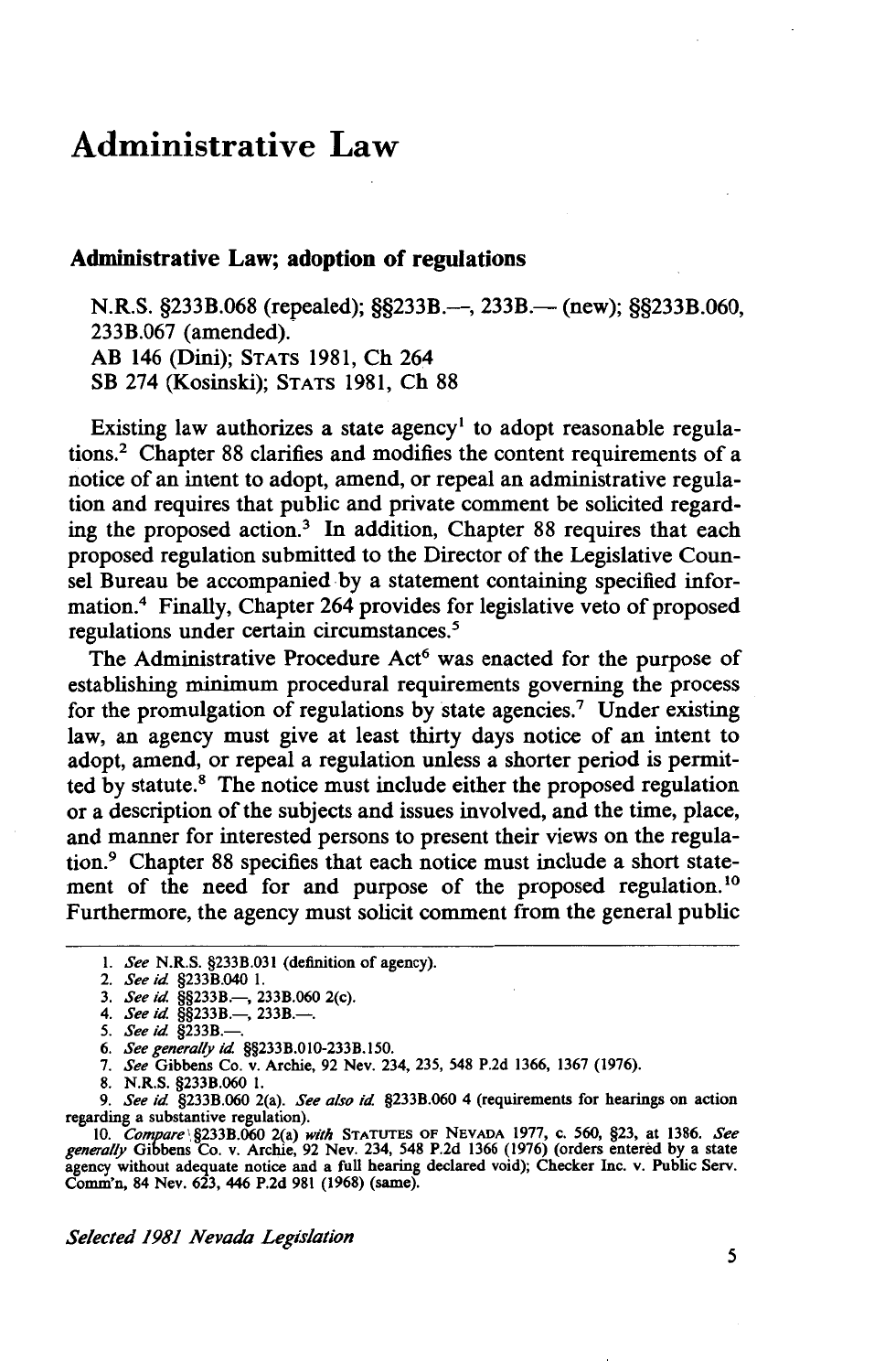and from businesses that will be affected by the proposed regulation.<sup>11</sup>

Exisiting law provides that after a hearing on the proposed regulation, the state agency must submit the regulation 12 to the Director of the Legislative Counsel Bureau for review by the Legislative Commission.<sup>13</sup> Chapter 88 provides that a statement of the estimated enforcement cost of the regulation and the economic impact on businesses that will be affected by the regulation and the public in general be contained in each regulation submitted for review.<sup>14</sup> Moreover, each statement must include a description of the methods used to solicit public and private opinion and a summary of the response<sup>15</sup> and outline the procedure available to interested persons for obtaining a copy of each summary.<sup>16</sup> The statement must also explain any duplication or overlap by the proposed regulation with the regulations of other government agencies.<sup>17</sup> A proposed regulation that does not include the informational statement will be returned to the agency by the Director of the Legislative Counsel Bureau rather than be submitted to the Commission. 18 If the statement subsequently is supplied, the time for legislative action on the proposed regulation will be computed from the delivery date of the statement to the Director.<sup>19</sup>

Existing law governing legislative review of proposed regulations provides that the Legislative Commission<sup>20</sup> must determine whether the regulation conforms to the statutory authority under which it was adopted and whether the regulation carries out the intent of the legislature in granting that authority.<sup>21</sup> If the regulation is approved by the Commission, the Director will file it with the Secretary of State and will notify the agency of the filing; if the regulation is objected to, it will be returned to the agency with a written notice of the grounds of the objection.22 The agency may revise a regulation that has been objected to and submit the revision to the Director.<sup>23</sup>

- 15. *See id.* §§233B.— 1, 2, 233B.060.
- 16. *See id.* §233B.— 1, 2.
- 17. *See id.* §233B.- 5.
- 18. *See id.* §233B.-

- 21. *See id* §233B.067 l.
- 22. *See id* §233B.067 3.
- 23. *See id.* §233B.— 1.

*Pactfic Law Journal* 

ll. *Compare* N.R.S. §233B.060 2(c) *with* STATUTES OF NEVADA 1977, c. 560, §23, at 1386.

<sup>12.</sup> *See* N.R.S. §233B.060 *5* (emergency or temporary regulations may be adopted and become effective immediately upon being concurred in by the Governor and filed with the Secretary of State; a regulation so adopted may be effective no longer than 120 days).

<sup>13.</sup> *See id.* §233B.067 1.

<sup>14.</sup> *See id.* §23B.— 3, 4.

<sup>19.</sup> *ld* 

<sup>20.</sup> *See id* §233B.067 l, 2 (the Legislative Commission may in tum refer the regulation to a joint interim committee).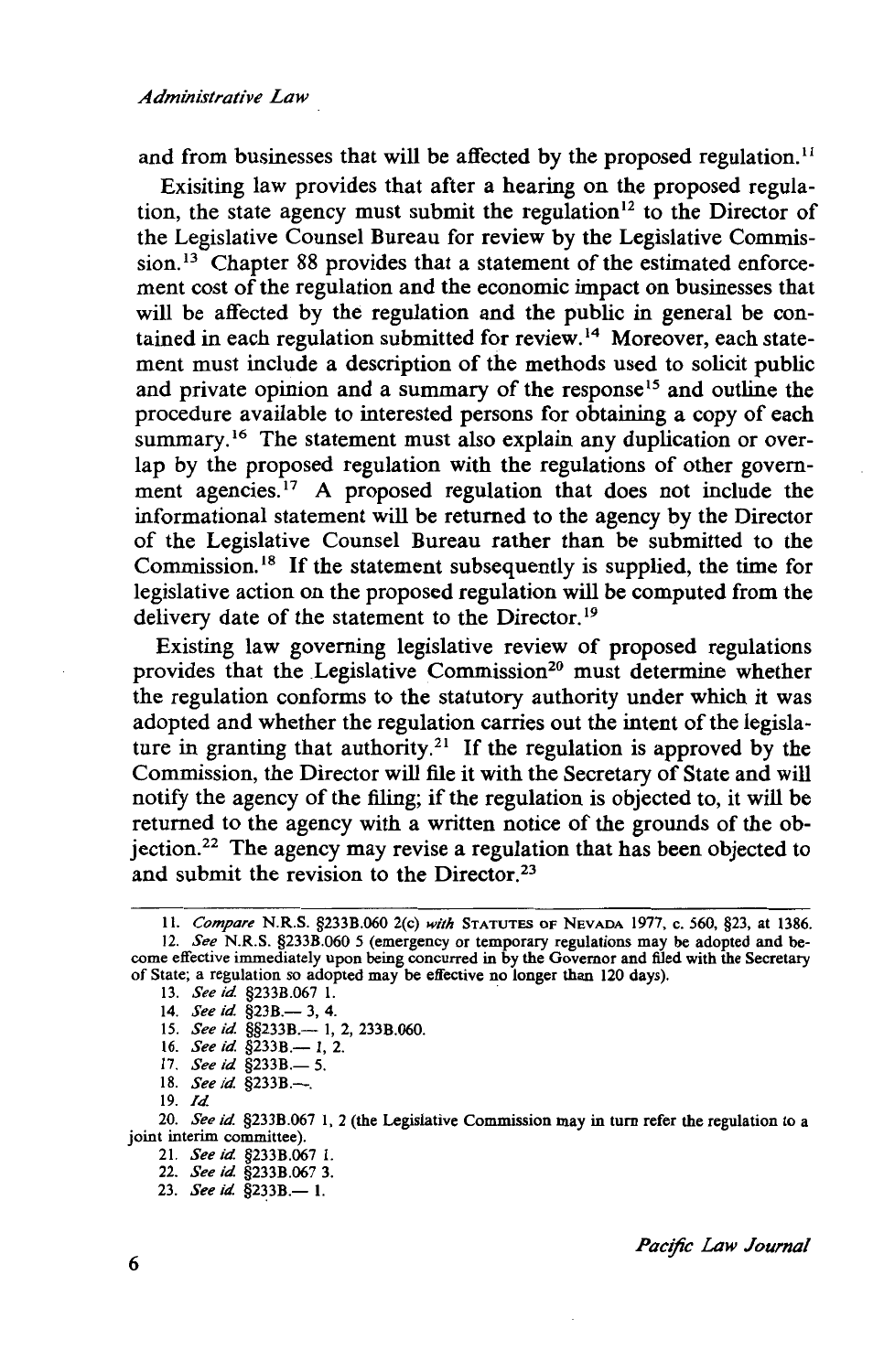Under prior law, if an agency submitted a revised regulation that was objected to by any member of the Commission or resubmitted an unchanged regulation when the legislature was not in session, the Director had to file the regulation with the Secretary of State and on the first day of the next regular session of the legislature, the regulation and a notice of the objection would be sent to the President of the Senate and the Speaker of the Assembly for appropriate legislative action.<sup>24</sup> If the legislature was in session, the Director sent the regulation to the President of the Senate and the Speaker of the Assembly for referral to the appropriate standing committee of each house of the legislature.25

Chapter 264 provides that if an agency submits a revised regulation to the Director, the Director will send the revision to the Legislative Commission at its next regular meeting.26 If there is no objection to the revision, the regulation will be filed with the Secretary of State.<sup>27</sup> If a majority objects to the revision, the amended regulation will be sent back to the agency and the agency may continue to revise and resubmit the regulation to the Commission.28 Under Chapter 264, if an agency refuses to revise a regulation, the Commission may postpone the filing of the regulation with the Secretary of State until the thirtieth day of the next regular session of the legislature.29 During the first thjrty days of the next session, the legislature may declare by concurrent resolution<sup>30</sup> that the regulation will not become effective or enforceable.<sup>31</sup> In the absence of a legislative veto within the thirty-day period, the Director will file the regulation with the Secretary and notify the agency of the filing. <sup>32</sup>

*Selected 1981 Nevada Legislation* 

<sup>24.</sup> *See* STATUTES OF NEVADA 1979, C. 630, §1, at 1358.

<sup>25.</sup> *See id. See also id.*, 1977, c. 586, §3, at 1547 (standing committee will review the regulation in the same manner as the Legislative Commission).

<sup>26.</sup> *See id.* §233B.-1.

<sup>27.</sup> *See id* 

<sup>28.</sup> *See id.* §233B.-- 2.

<sup>29.</sup> *See id.* §233B.— 3.

<sup>30.</sup> *Compare id.* §233B.- *with* STATUTES OF NEVADA 1977, c. 586, §3, at 1547 (Chapter 264 repeals prior law governing review of regulations by legislative standing committees).

<sup>31.</sup> *See* N.R.S. §233B.- 3. *But see* Chadha v. Immigration and Naturalization Serv., 634 F.2d 408, 420-25, 429-36 (9th Cir. 1980) (legislative veto of a suspension of deportation violates the doctrine of separation of powers as it intrudes upon both executive and judicial authority to execute the laws and determine cases). *See also* Buckley v. Valeo, 424 U.S. 1, 109-43 (1976) (legislative appointment of officials to perform the executive function of law administration is violative of U.S. CONST. art. II, §2, cl. 2).<br>32. *See* N.R.S. §233B.— 3.